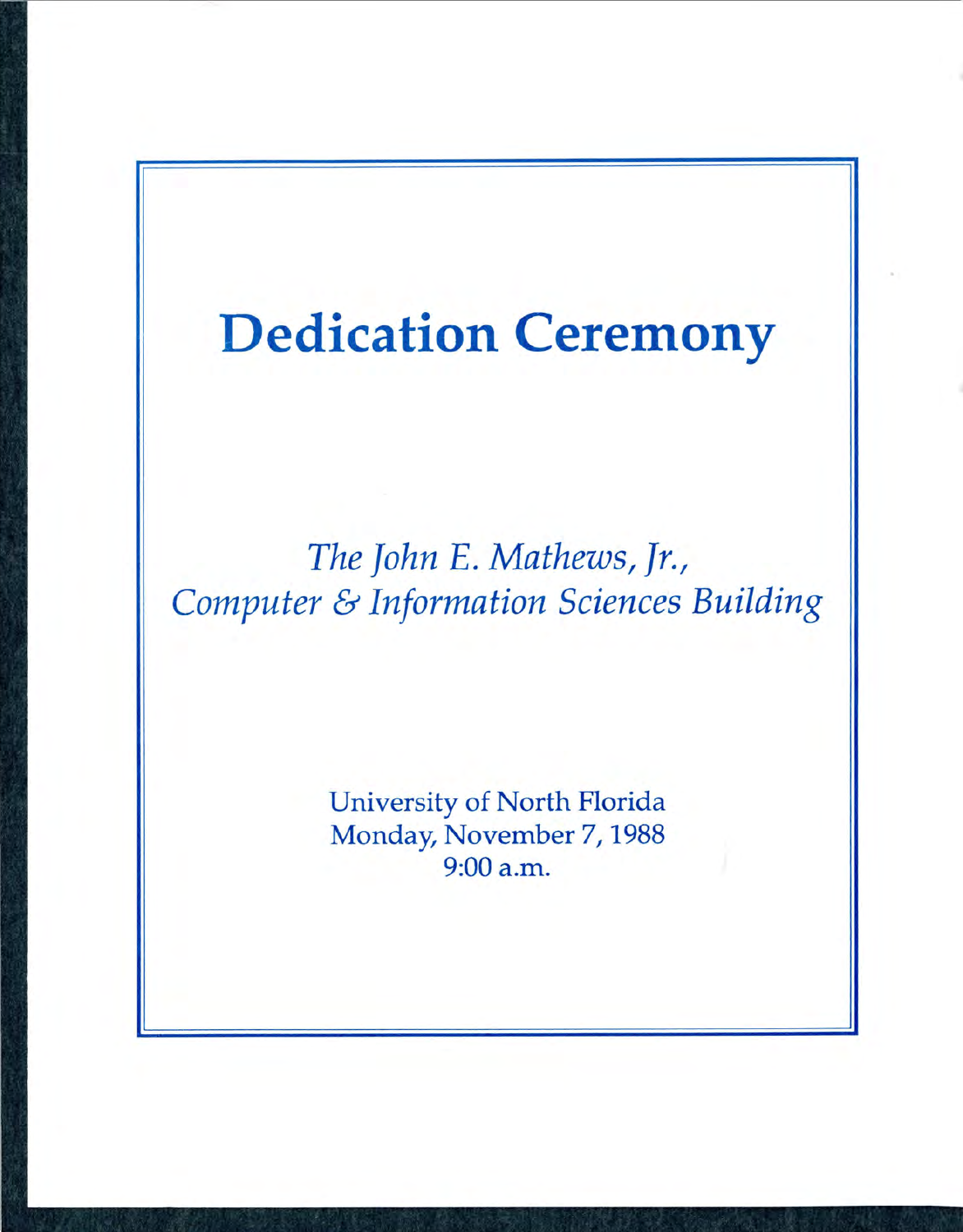#### **Welcome and Remarks**

Dr. Roy E. McTarnaghan *Interim President* 

**Comments** 

Regent Cecilia Bryant **Florida Board of Regents** 

#### **Comments**

Dr. Kenneth E. Martin *Director Division of Computer* & *Information Sciences* 

### **Comments and Introduction**

William A. Hightower *President AT&T American Transtech* 

## **Dedication Address**

Robert M. Kavner *President, Data System Group American Telephone* & *Telegraph* 

**Response** 

Mrs. John E. Mathews, Jr. (Gwen)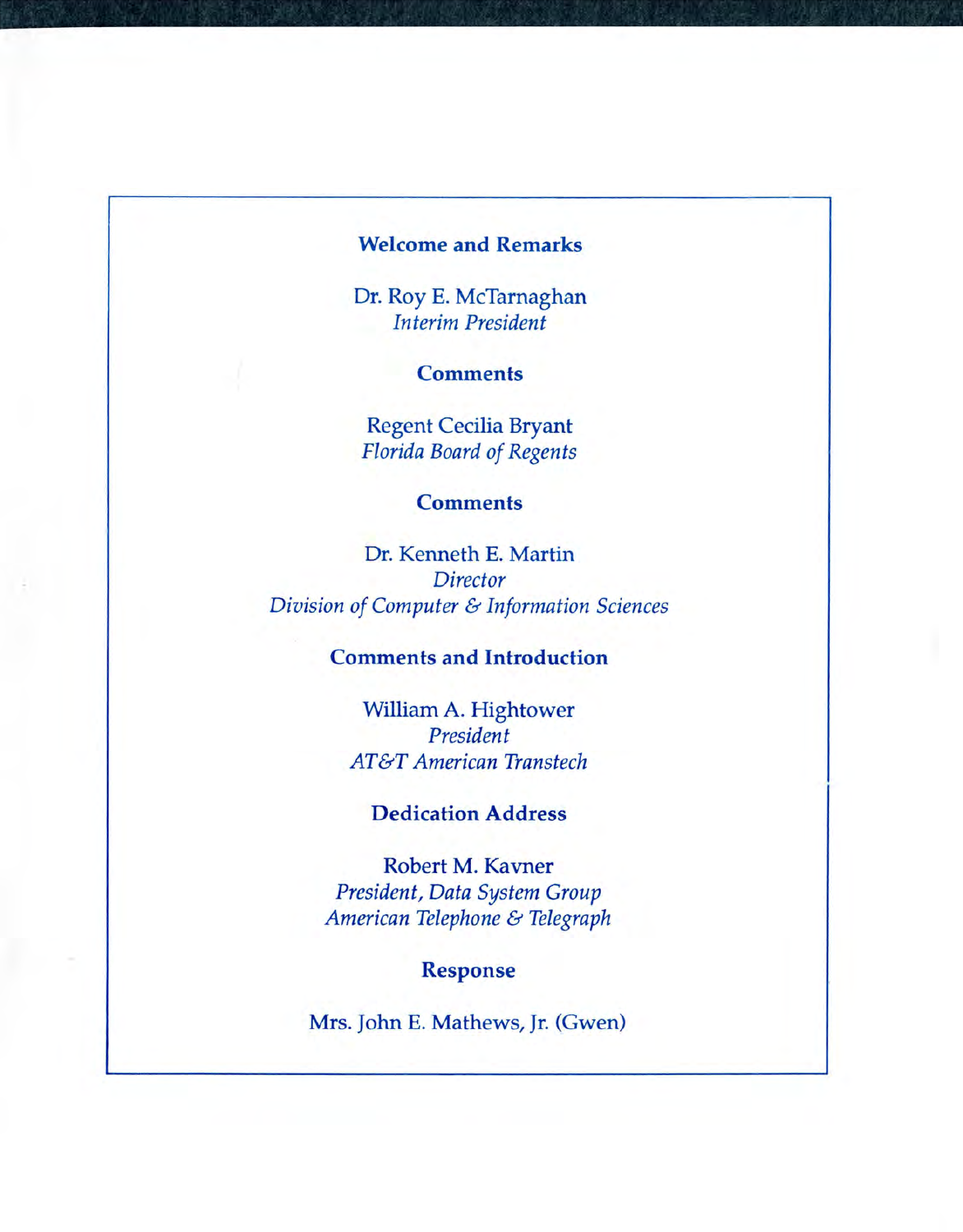# **John E. Mathews, Jr.**

That the University of North Florida's new computer and information sciences building is named in memory of the late John E. Mathews, Jr., is a fitting tribute to the man whose vision and determination is credited by many state and area leaders as responsible for UNF's creation almost a quarter of a century ago.

Jack Mathews was a freshman senator when he surveyed the educational landscape in his home district and found it to be "the most educationally starved community of its size in the nation."

Such a situation was untenable for Senator Mathews, who had had compiled an outstanding record in Duval County public schools, winning many scholastic and athletic honors, among them valedictorian and president of his class at Robert E. Lee Senior High School.

He attended Emory University in Atlanta on scholarship, graduating first in his class in 1942. At Emory, Senator Mathews presided over the student body, honor society and Sigma Chi fraternity, and chaired the Phi Beta Kappa rules committee.

Upon graduation, he was commissioned into the U.S. Navy and, during World War II, spent 26 months overseas aboard the USS Kidd. He assumed command of the Kidd after the ship's captain was killed during a Japanese kamikaze attack and earned a Bronze Star for bringing the badly damaged ship safely into port.

Senator Mathews entered Harvard Law School shortly after his discharge in 1946 and received his degree two years later. He joined the Jacksonville law practice of his father, John E. Mathews, Sr., in 1948. The senior Mathews, for whom the Mathews Bridge is named, was a successful attorney and former chief justice of the state supreme court.

The younger Mathews' public service career began in 1956 with his election to the Florida House of Representative. He was re-elected twice before winning a seat in the Florida Senate in 1962. Re-elected to the senate twice, he was selected by his colleagues as senate president for two consecutive terms in 1969 and 1970. Senator Mathews was honored repeatedly for his service in both the house and senate and was voted each body's outstanding member.

Senator Mathews' campaign for what eventually would become the University of North Florida began with the introduction of a senate bill to authorize a four-year college in Duval County.

In 1968, during a special legislative session on education, his quest was rewarded when a bill authorizing planning money for the new university was passed and signed into law.

Jack Mathews' active political career ended on an ironic note in 1970, when he resigned his senate seat - in compliance with legislation he helped create - to seek the Democratic nomination for governor. It was his second unsuccessful gubernatorial bid. He returned to law practice in Jacksonville until 1979, when he was stricken with cryptoccal meningitis and was hospitalized in Gainesville.

When Senator Mathews died in January 1988, all Floridians and the University of North Florida experienced the loss of a friend who, truly, was "the father of public higher education in Jacksonville."

••••• •••• •• ••• •• •••••• •• ••••••••••••••••••• ••••••

# **Robert M. Kavner**

Robert M. Kavner, a native New Yorker, joined AT&T as chief financial officer in May 1984. He was named to his present position in April 1988.

Born in Franklin Square, Long Island, Mr. Kavner graduated in 1965 from Adelphi University and joined Coopers & Lybrand, an international accounting and consulting firm, where he spent nearly 20 years. He attended the advanced Management Program at the Tuck School at Dartmouth College. He became a general practice partner in 1975 and co-chairman of the firm's Information Industry Practice in 1983. His clients at Coopers & Lybrand included AT&T, CBS, Columbia University, Dun & Bradstreet, New York Telephone Co., the Metropolitan Museum and Pan American World Airways, among others.

Mr. Kavner's responsibilities as chief financial officer for AT&T had included finance, treasury and controller operations, information systems, business planning and tax planning.

He is a member of the board of directors of Ing. C. Olivetti &c., S.p.A.; Sun Microsystems, Inc.; and Fleet/Norstar Financial Group, in addition to membership on several AT&T internal boards of directors.

Mr. Kavner also is involved in cultural and community affairs in New York. He is currently vice chairman of the board of the Children's Museum of Manhattan, and formerly served as chairman of the board of the Merce Cunningham Dance Foundation. He enjoys a morning run before work and golf with his wife and friends on weekends.

Father of two daughters and a son, Mr. Kavner and his wife, Allyson, live in Summit, New Jersey.